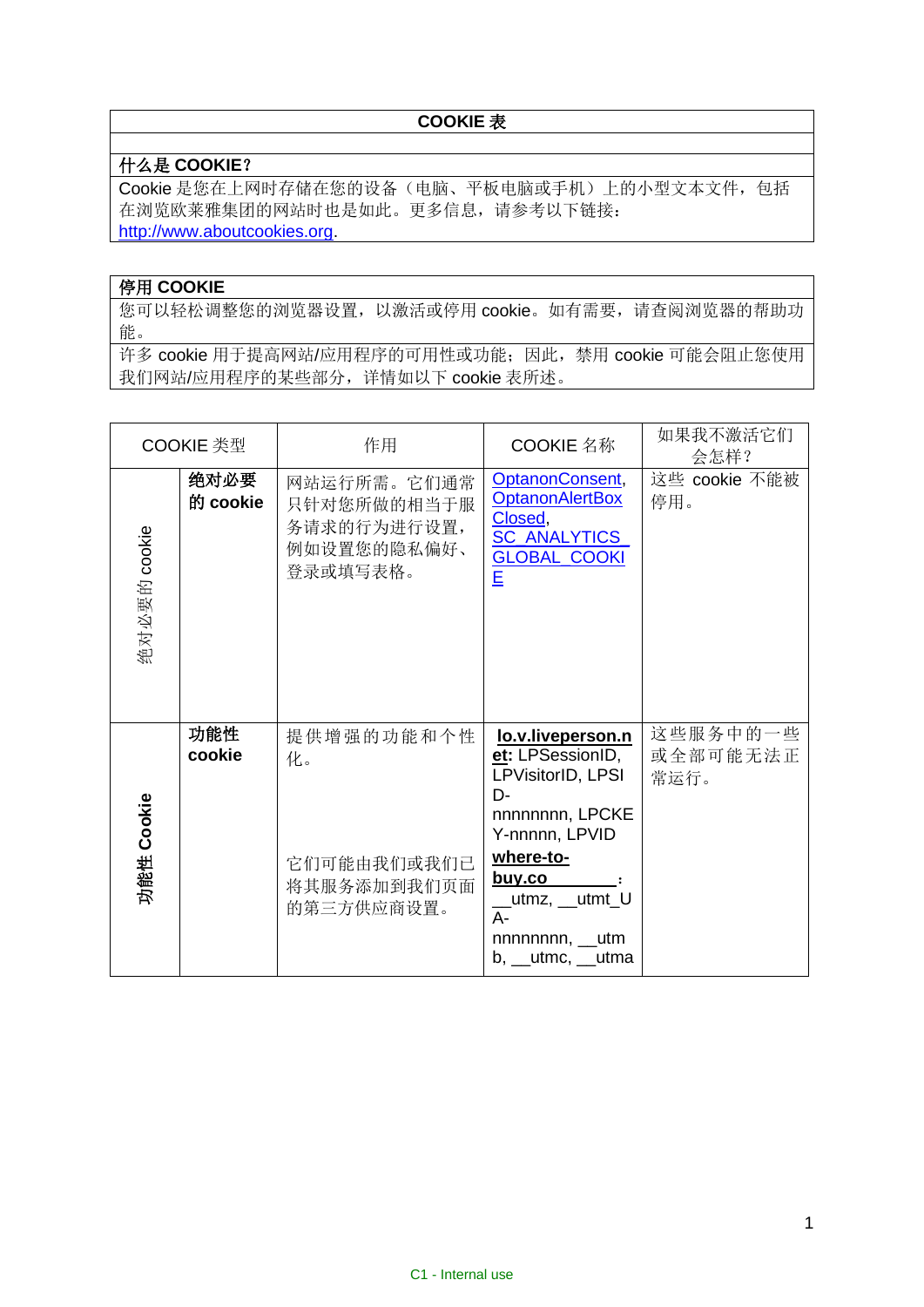|                 | 会话<br>cookie   | 会话 cookie 使您所访问<br>的网站能够跟踪您从一个<br>页面到另一个页面的移<br>动, 这样您就不会被要求<br>提供您已经提供给网站的<br>相同信息。<br>当您关闭浏览器时, 它们<br>会被自动删除。                                          | <b>ASP.NET_Sessio</b><br>nld                                                                                                                                                                                                                                                                                                                                                                                                                                                      | 每当您打开一个新<br>的网页时,存储该<br>网页的服务器会把<br>您当作一个全新的<br>访问者。           |
|-----------------|----------------|----------------------------------------------------------------------------------------------------------------------------------------------------------|-----------------------------------------------------------------------------------------------------------------------------------------------------------------------------------------------------------------------------------------------------------------------------------------------------------------------------------------------------------------------------------------------------------------------------------------------------------------------------------|----------------------------------------------------------------|
|                 | 社交媒体<br>cookie | 通过我们在网站上添加的<br>一系列社交媒体服务, 与<br>您的朋友和人际网络分享<br>我们的内容。<br>使用这些社交媒体工具加<br>入/喜欢我们的页面。<br>它们能够跟踪您在不同网<br>站上的浏览,并建立您的<br>兴趣档案。这可能会影响<br>您在访问其他网站时看到<br>的内容和信息。 | cdn.syndication.tw<br>img.com: lang<br>您可以在下面找到<br>这些社交网络条款<br>的链接:<br>Facebook https://<br>www.facebook.co<br>m/about/privacy/<br>https://www.faceb<br>ook.com/help/coo<br>kies<br>Google<br>+ http://www.googl<br>e.com/intl/fr/policie<br>s/privacy/<br>Twitter https://sup<br>port.twitter.com/art<br>icles/20170518-<br>utilisation-des-<br>cookies-et-des-<br>technologies-<br>similaires-par-<br>twitter<br>Pinterest https://a<br>bout.pinterest.com<br>/en/terms-service | 您可能无法使用或<br>看到这些分享工<br>具, 也无法使用这<br>些社交媒体工具加<br>入/喜欢我们的页<br>面。 |
| 定向和广告<br>cookie | 广告<br>cookie   | 它们会收集数据, 向您展<br>示个性化的广告。它们还<br>允许限制您将看到的信息<br>数量。这些 cookie 还使<br>我们能够衡量广告活动的                                                                             |                                                                                                                                                                                                                                                                                                                                                                                                                                                                                   | 您将不会看到到来<br>自我们的广告信<br>息。您可能无法享<br>受到我们为会员提<br>供的优惠。           |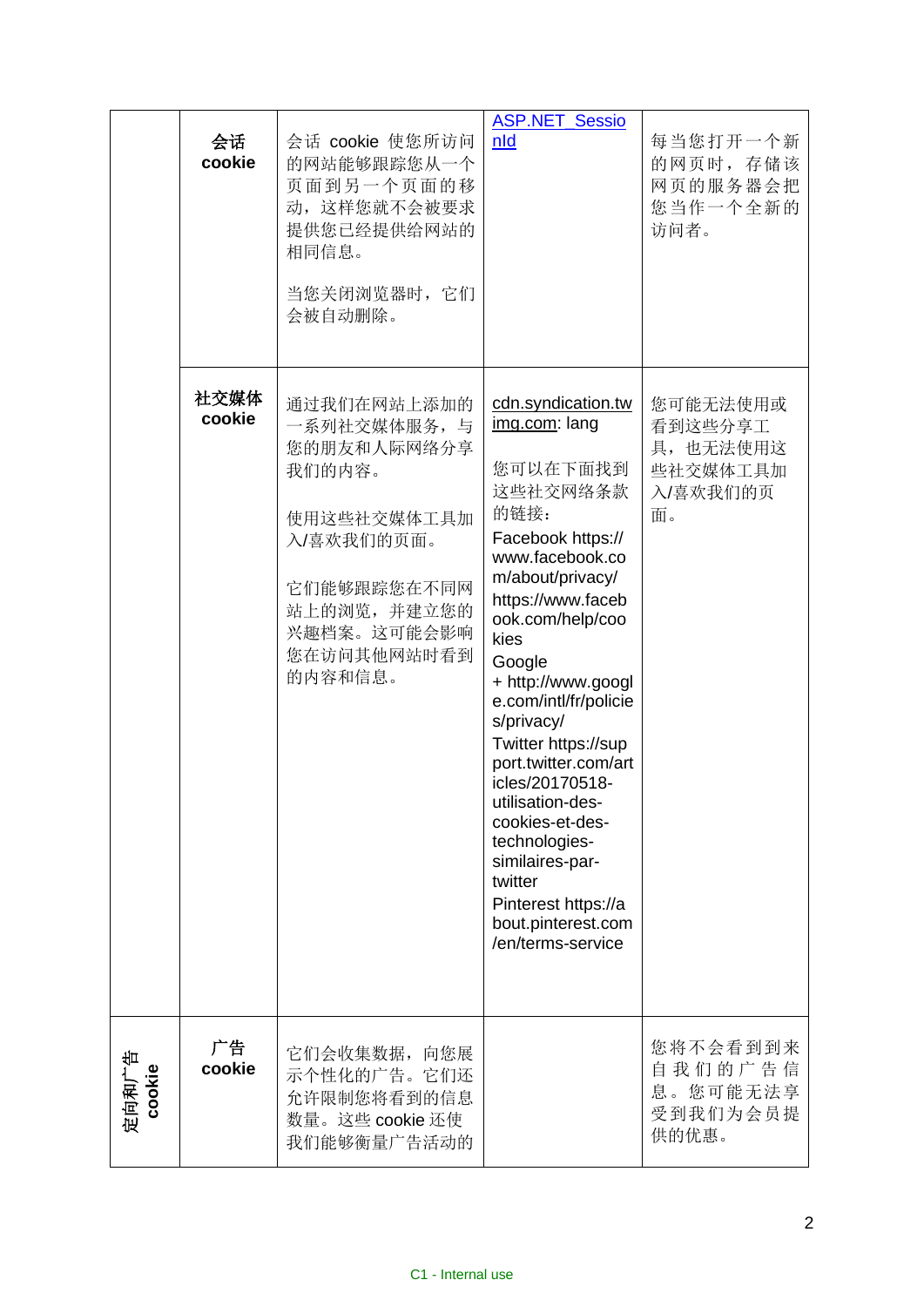|                       | 定向<br>cookie | 效果, 例如, 在我们之前<br>访问过的网站。<br>让我们的广告合作伙伴建<br>立您的兴趣档案,并在其<br>他网站上向您展示相关广<br>告。<br>它们通过对您的浏览器和<br>互联网设备进行唯一标识<br>来工作。 | <u>icxid</u><br>facebook.com:<br>datr, x-<br>src, fr, lu, locale<br>youtube.com:SID<br>, HSID, demograp<br>hics, VISITOR_IN<br>FO1_LIVE, PREF,<br>APISID, SSID, L<br>OGIN_INFO, YSC<br>, SAPISID<br>twitter.com:<br>auth_token, twll, la<br>ng, _utmz, secur<br>e_session, guest_i<br>$d, \underline{\hspace{2cm}}$ utma, remem<br>ber_checked, rem<br>ember_checked_o<br>$n, \underline{\hspace{2cm}}$ utmb, | 或者, 广告内容不<br>会被个性化。然后<br>您会看到对您而言<br>没什么吸引力的广<br>告。<br>您仍然会收到我们<br>合作伙伴网站上的<br>广告,但这些广告<br>并非针对性提供<br>的。 |
|-----------------------|--------------|-------------------------------------------------------------------------------------------------------------------|---------------------------------------------------------------------------------------------------------------------------------------------------------------------------------------------------------------------------------------------------------------------------------------------------------------------------------------------------------------------------------------------------------------|----------------------------------------------------------------------------------------------------------|
| cookie<br>সঁত<br>分析和性 | 分析<br>cookie | 统计页面访问量和流量来<br>源, 以便我们能够使用谷<br>歌分析(Google<br>Analytics) 提供的服务来<br>衡量和改进我们网站的性<br>能。                               | <u>_dc_gtm_UA-</u><br>74428248-<br>$1,$ dc gtm UA-<br>22588495-1<br>google.co.uk:<br>SAPISID, HSID, S<br>ID, PREF, NID, S<br>SID, APISID                                                                                                                                                                                                                                                                      | 我们将无法监控和<br>衡量我们网站的性<br>能, 这可能会带来<br>较低质量的体验。                                                            |